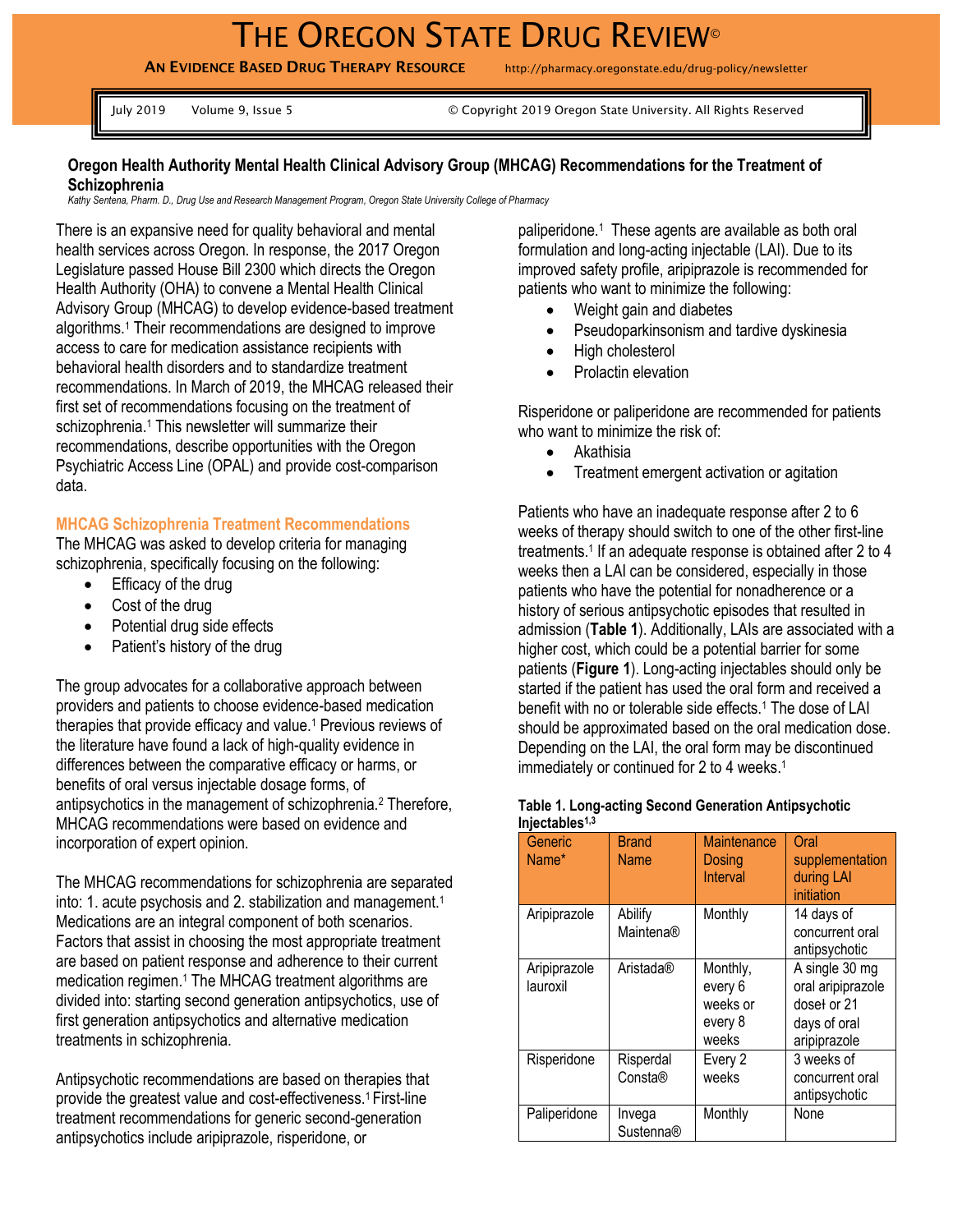| Paliperidone<br>pamitate     | Invega<br>Trinza®     | Once every<br>3 months | None |
|------------------------------|-----------------------|------------------------|------|
| Risperidone                  | Perseris <sup>®</sup> | Monthly                | None |
| tana a satu a tata stabila a |                       |                        |      |

Abbreviation: LAI – long-acting injectables

\* All treatments are preferred therapies on the OHA preferred drug list ƚ In conjunction with Aristada Initio injection

Patients with predominately positive symptoms and need to minimize cardiometabolic risk, may be considered for a first generation antipsychotic. Fluphenazine or haldoperiodol are recommended first-line by the algorithm. <sup>1</sup> Two to four weeks of therapy are required to determine if an adequate response is obtained. If appropriate, a 2-week LAI (fluphenazine) or 4-week LAI (haldoperidol or Haldol Decanoate®) may be an option.<sup>1</sup> If the patient fails two first-line therapies, of either first or second generation antipsychotic, then clozapine is recommended.<sup>1</sup> Clozapine is a viable alternative even though it is often underutilized due to monitoring requirements and risk of adverse reactions (e.g., central nervous system [CNS] and agranulocytosis). A six month trial is required to determine an adequate response to clozapine. Clozapine should not be used in patients with a history of clozapine-induced agranulocytosis, severe CNS depression or delirium, coma, history of clozapineinduced myocarditis or cardiomyopathy, pretreatment absolute neutrophil count (ANC) less than 1500 cells/cubic mm<sup>3</sup> , uncontrolled seizure disorder or inability to adhere to lab monitoring.<sup>1</sup> Clozapine is also associated with multiple drug interactions mediated through cytochrome P450 enzymes and a full review of the patient's medication profile should be completed before drug initiation. Comparative costs of select antipsychotics are presented in **Figure 1**.

# **Figure 1. Thirty-Day Cost of Common Antipsychotics^**



Antipsychotic use may cause serious and/or bothersome adverse reactions, which may be minimized by using the lowest effective dose. Regular laboratory monitoring (e.g., hemoglobin A1c [HbA1c], complete blood count [CBC], lipids, thyroid screen) will aid in detection and management of potential adverse reactions.<sup>1</sup> Patients should be monitored for indicators of parkinsonism, acute dystonia, akathisia and tardive dyskinesia.<sup>1</sup> Validated assessment tools and detailed options for the management of adverse reactions associated with antipsychotics are available in the full MHCAG report.<sup>1</sup>

# **Dosing Management**

The MHCAG recommends that a 6 to 8 week titration up to the maximum tolerated antipsychotic dose is considered an adequate trial for acute treatment. <sup>1</sup> The FDA maximum daily dose should not be exceeded. Patients who have been stable on a medication regimen for 6 to 12 months can be considered for dosage reduction and possibly discontinuation of their antipsychotic. A maintenance dose of an antipsychotic is often lower than the acute treatment dose. The general recommendation for dose lowering is to gradually decrease the dose over 3 months until medication is discontinued or symptoms of psychosis return.<sup>1</sup> Clozapine can be associated with rebound psychosis, and therefore, should be tapered slowly. Tapering LAI can be difficult because clinical changes often lag 1 to 3 months after a dose has been changed. Oral supplementation may be needed for symptom reoccurrence.<sup>1</sup>

# **The Oregon Psychiatric Access Line (OPAL)**

Optimal management of patients with behavioral mental health conditions often requires utilization of a variety of health care resources. In additional to standardized care through treatment algorithms, access to psychiatric consultation is a vital resource to improve care. The Oregon Psychiatric Access Line offers medication consultation for providers provided by Oregon Health and Science University (OHSU).<sup>1</sup> The purpose of OPAL is to allow high quality behavioral advice for Oregon youth and adults via timely psychiatric consultation, medical practitioner education and connections with mental health professionals throughout the state. <sup>2</sup> Providers must register with OPAL, which allows access to the following services:

- Free, same-day adult and child psychiatrist phone consultation
- Medical practitioner education
- Connection to mental health professionals around the state of Oregon